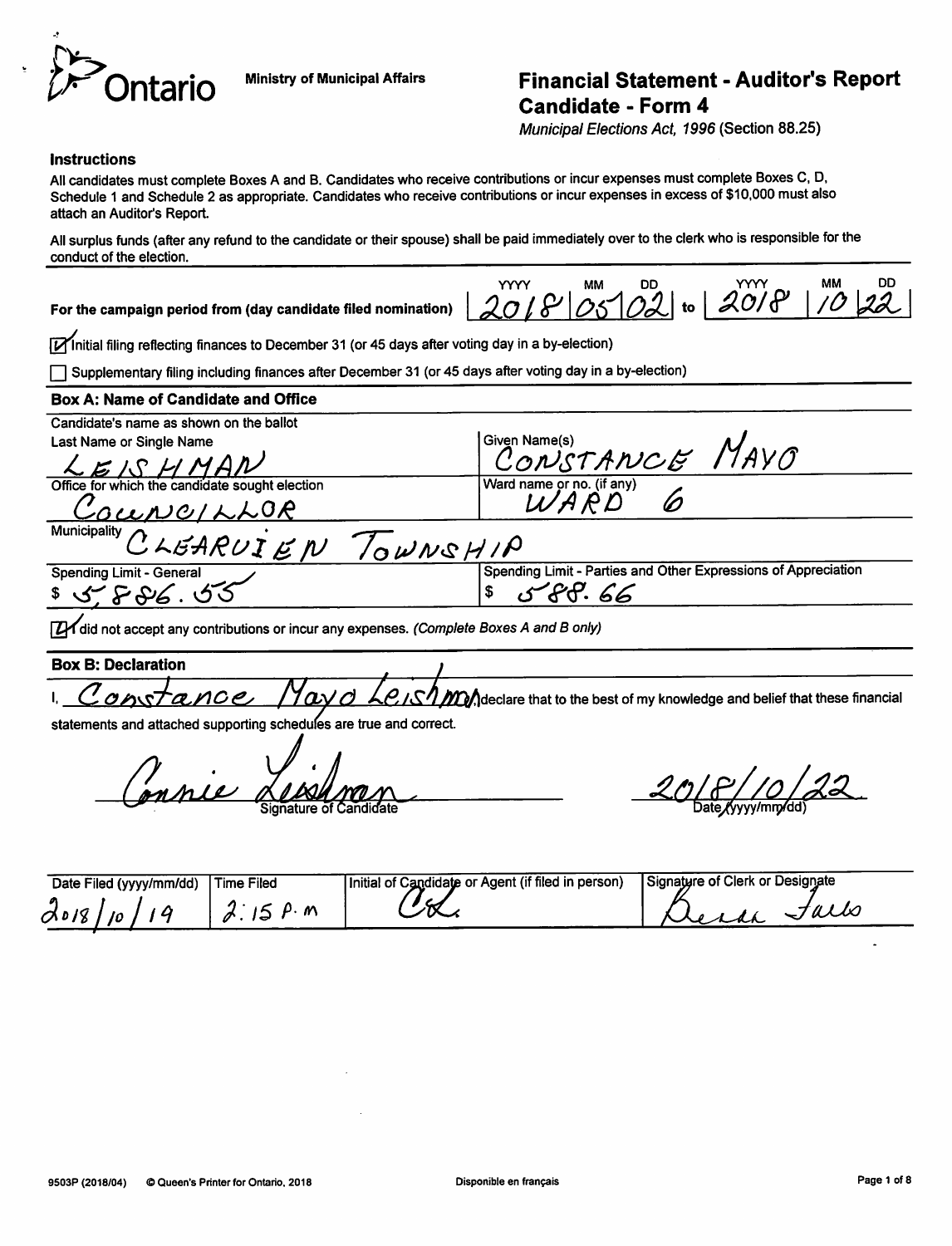| <b>Box C: Statement of Campaign Income and Expenses</b>                                                                                                                                                                                               |                                                        |                |  |
|-------------------------------------------------------------------------------------------------------------------------------------------------------------------------------------------------------------------------------------------------------|--------------------------------------------------------|----------------|--|
| <b>LOAN</b>                                                                                                                                                                                                                                           |                                                        |                |  |
| Name of bank or recognized lending institution                                                                                                                                                                                                        |                                                        |                |  |
| \$<br>Amount borrowed                                                                                                                                                                                                                                 |                                                        |                |  |
|                                                                                                                                                                                                                                                       |                                                        |                |  |
| <b>INCOME</b>                                                                                                                                                                                                                                         |                                                        |                |  |
| Total amount of all contributions (from line 1A in Schedule 1)                                                                                                                                                                                        | + \$                                                   |                |  |
| Revenue from items \$25 or less                                                                                                                                                                                                                       | $\overline{\mathbf{s}}$                                |                |  |
| Sign deposit refund                                                                                                                                                                                                                                   | $\mathbf{r}$                                           |                |  |
| Revenue from fundraising events not deemed a contribution (from Part III of                                                                                                                                                                           |                                                        |                |  |
| Schedule 2)                                                                                                                                                                                                                                           | \$                                                     |                |  |
| Interest earned by campaign bank account                                                                                                                                                                                                              | -\$<br>+                                               |                |  |
| Other (provide full details)                                                                                                                                                                                                                          |                                                        |                |  |
|                                                                                                                                                                                                                                                       | + \$                                                   |                |  |
| 2.                                                                                                                                                                                                                                                    | $+$ \$                                                 |                |  |
| 3.                                                                                                                                                                                                                                                    | $+$ \$                                                 |                |  |
| 4.                                                                                                                                                                                                                                                    | $+$ \$                                                 |                |  |
| 5.<br><u> 1980 - Johann John Stone, markin fan it ferstjer fan de ferstjer fan it ferstjer fan it ferstjer fan it fers</u>                                                                                                                            | $+$ \$                                                 |                |  |
| Total Campaign Income (Do not include loan)                                                                                                                                                                                                           | $=$ \$                                                 | C <sub>1</sub> |  |
| <b>Expenses subject to general spending limit</b><br>Inventory from previous campaign used in this campaign (list details in Table 4 of<br>Schedule 1)<br>Advertising<br><b>Brochures/flyers</b><br>Signs (including sign deposit)<br>Meetings hosted | $\mathbf{s}$<br>-\$<br>- \$<br>$\overline{\mathbf{s}}$ |                |  |
| Office expenses incurred until voting day                                                                                                                                                                                                             | $+$ \$                                                 |                |  |
| Phone and/or internet expenses incurred until voting day                                                                                                                                                                                              | $\overline{\mathbf{3}}$                                |                |  |
| Salaries, benefits, honoraria, professional fees incurred until voting day                                                                                                                                                                            | $\overline{\mathbf{3}}$                                |                |  |
| Bank charges incurred until voting day                                                                                                                                                                                                                | $+$ \$                                                 |                |  |
| Interest charged on loan until voting day                                                                                                                                                                                                             |                                                        |                |  |
| Other (provide full details)                                                                                                                                                                                                                          |                                                        |                |  |
| 1.                                                                                                                                                                                                                                                    | + \$                                                   |                |  |
| 2.                                                                                                                                                                                                                                                    | $+$ \$                                                 |                |  |
| 3.                                                                                                                                                                                                                                                    | $+\overline{\$}$                                       |                |  |
| 4.                                                                                                                                                                                                                                                    | $+\overline{\$}$                                       |                |  |
| 5.                                                                                                                                                                                                                                                    | $+\overline{\$}$                                       |                |  |
| Total Expenses subject to general spending limit                                                                                                                                                                                                      | $=$ \$                                                 | C <sub>2</sub> |  |
| <b>EXPENSES</b>                                                                                                                                                                                                                                       |                                                        |                |  |
| Expenses subject to spending limit for parties and other expressions of appreciation                                                                                                                                                                  |                                                        |                |  |
|                                                                                                                                                                                                                                                       | $+$ \$                                                 |                |  |
| າ                                                                                                                                                                                                                                                     | $+\overline{\$}$                                       |                |  |

|                                                                                               | Ŧ             |                |
|-----------------------------------------------------------------------------------------------|---------------|----------------|
|                                                                                               |               |                |
|                                                                                               | ٠             |                |
|                                                                                               |               |                |
| 5                                                                                             | ╇             |                |
| Total Expenses subject to spending limit for parties and other expressions<br>of appreciation | S<br>$\equiv$ | C <sub>3</sub> |

 $\sim$ 

 $\overline{\phantom{a}}$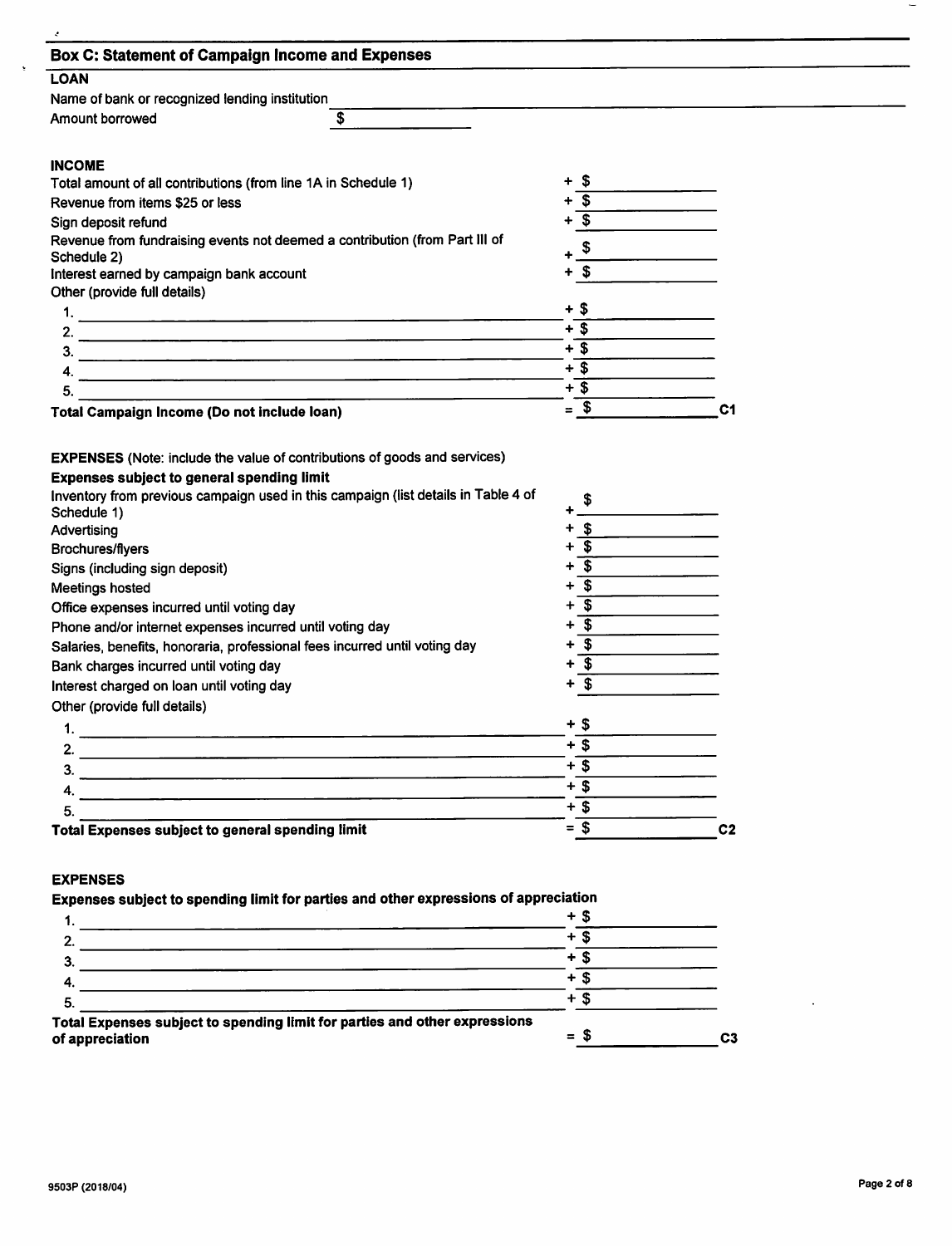| <b>Expenses not subject to spending limits</b>                                | $\boldsymbol{\mathsf{s}}$<br>$\ddotmark$ |                |                |
|-------------------------------------------------------------------------------|------------------------------------------|----------------|----------------|
| Accounting and audit                                                          | -\$                                      |                |                |
| Cost of fundraising events/activities (list details in Part IV of Schedule 2) | $+$ \$                                   |                |                |
| Office expenses incurred after voting day                                     | $\overline{\mathbf{s}}$                  |                |                |
| Phone and/or internet expenses incurred after voting day                      | $\overline{\mathbf{3}}$                  |                |                |
| Salaries, benefits, honoraria, professional fees incurred after voting day    | ٠                                        |                |                |
| Bank charges incurred after voting day                                        | \$<br>+                                  |                |                |
| Interest charged on loan after voting day                                     | \$                                       |                |                |
| Expenses related to recount                                                   | $\boldsymbol{s}$<br>$\ddot{}$            |                |                |
| Expenses related to controverted election                                     | -\$<br>$\ddot{}$                         |                |                |
| Expenses related to compliance audit                                          | $+$ $\overline{\$}$                      |                |                |
| Expenses related to candidate's disability (provide full details)             |                                          |                |                |
|                                                                               | $+$ \$                                   |                |                |
|                                                                               | $+$ \$                                   |                |                |
|                                                                               | $+$ \$                                   |                |                |
|                                                                               | $+$ \$                                   |                |                |
| 5.                                                                            | $+$ \$                                   |                |                |
| Other (provide full details)                                                  |                                          |                |                |
|                                                                               | + \$                                     |                |                |
|                                                                               | $+$ \$                                   |                |                |
| 3.                                                                            | $+$ \$                                   |                |                |
|                                                                               | $+$ \$                                   |                |                |
| 4. $\overline{\phantom{a}}$                                                   | $+$ \$                                   |                |                |
| <b>Total Expenses not subject to spending limits</b>                          | $=$ \$                                   | C <sub>4</sub> |                |
|                                                                               |                                          |                |                |
| Total Campaign Expenses (C2 + C3 + C4)                                        |                                          | = \$           | C <sub>5</sub> |
| <b>Box D: Calculation of Surplus or Deficit</b>                               |                                          |                |                |
| Excess (deficiency) of income over expenses (Income minus Total Expenses)     |                                          |                |                |
| $(C1 - C5)$                                                                   | $+$ \$                                   | D1             |                |
| Eligible deficit carried forward by the candidate from the last election      |                                          |                |                |
| (applies to 2018 regular election only)                                       | - \$                                     | D <sub>2</sub> |                |
| Total ( $D1 - D2$ )                                                           | $=$ \$                                   |                |                |
| If there is a surplus, deduct any refund of candidate's or                    |                                          |                |                |
| spouse's contributions to the campaign                                        | \$                                       |                |                |
| Surplus (or deficit) for the campaign                                         | $=$ \$                                   | D <sub>3</sub> |                |

If line D3 shows a surplus, the amount must be paid in trust, at the time the financial statements are filed, to the municipal clerk who is responsible for the conduct of the election.

 $\sim$   $\sim$ 

 $\mathcal{L}$ 

 $\mathcal{L}_{\mathbf{a}}$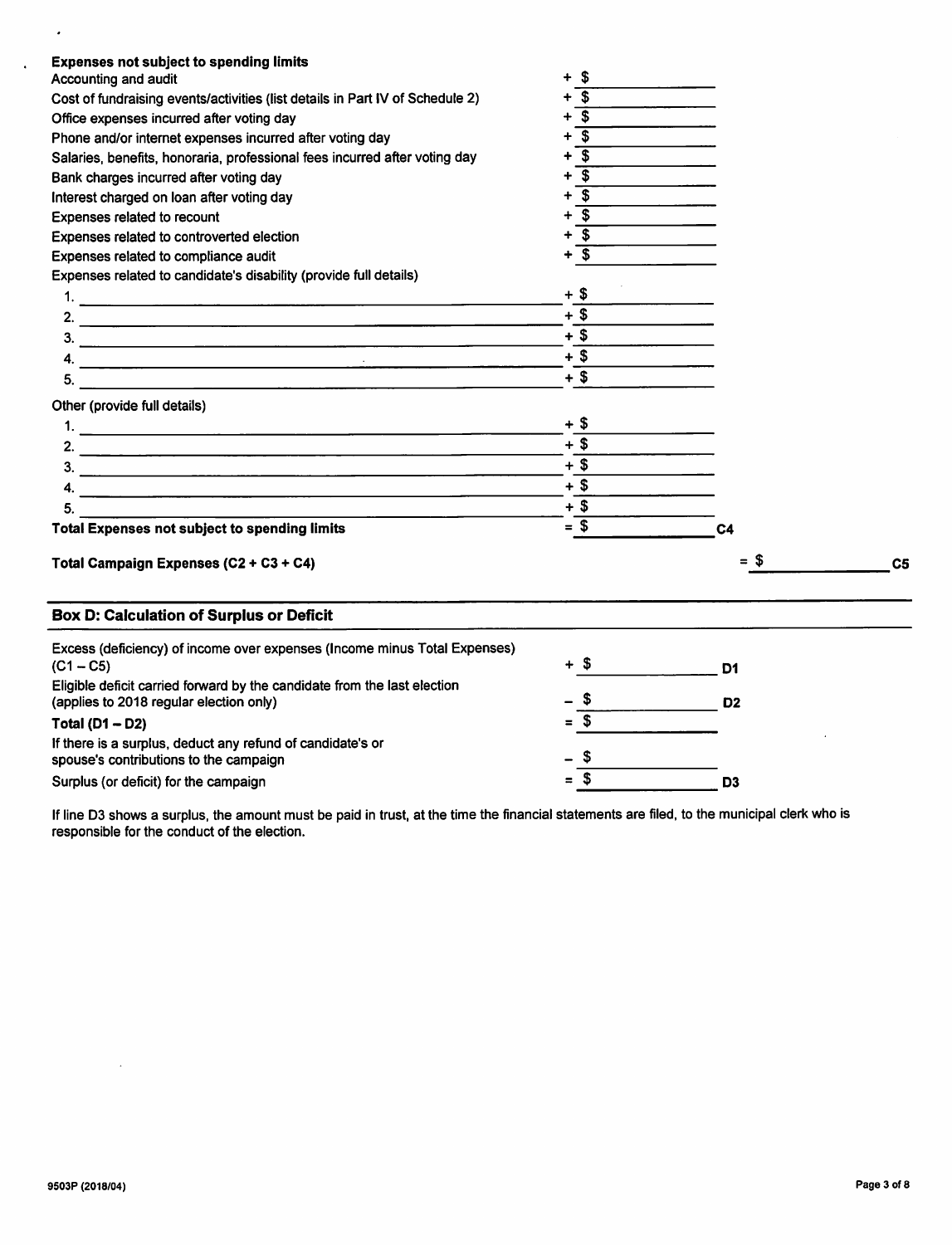| <b>Schedule 1 - Contributions</b>                                                                                                                                                                                                                                                                                                |          |    |
|----------------------------------------------------------------------------------------------------------------------------------------------------------------------------------------------------------------------------------------------------------------------------------------------------------------------------------|----------|----|
| <b>Part I - Summary of Contributions</b>                                                                                                                                                                                                                                                                                         |          |    |
| Contributions in money from candidate and spouse                                                                                                                                                                                                                                                                                 | + \$     |    |
| Contributions in goods and services from candidate and spouse<br>(include value listed in Table 3 and Table 4)                                                                                                                                                                                                                   | - 5<br>┿ |    |
| Total value of contributions not exceeding \$100 per contributor<br>Include ticket revenue, contributions in money, goods and services<br>where the total contribution from a contributor is \$100 or less (do not<br>include contributions from candidate or spouse).                                                           | + \$     |    |
| Total value of contributions exceeding \$100 per contributor (from line 1B on page 5;<br>list details in Table 1 and Table 2)<br>Include ticket revenue, contributions in money, goods and services where<br>the total contribution from a contributor exceeds \$100 (do not include<br>contributions from candidate or spouse). | + \$     |    |
| Contributions returned or payable to the contributor<br>Less:<br>Contributions paid or payable to the clerk, including contributions from<br>anonymous sources exceeding \$25                                                                                                                                                    | S        |    |
| Total Amount of Contributions (record under Income in Box C)                                                                                                                                                                                                                                                                     | \$       | 1Α |

# Part II – Contributions exceeding \$100 per contributor – individuals other than candidate or spouse<br>Table 1: Monetary contributions from individuals other than candidate or spouse

| <b>Name</b>                                                           | <b>Full Address</b> | <b>Date Received</b> | Amount \$<br>Amount Received \$ Returned to Contributor<br>or Paid to Clerk |
|-----------------------------------------------------------------------|---------------------|----------------------|-----------------------------------------------------------------------------|
|                                                                       |                     |                      |                                                                             |
|                                                                       |                     |                      |                                                                             |
|                                                                       |                     |                      |                                                                             |
|                                                                       |                     |                      |                                                                             |
|                                                                       |                     |                      |                                                                             |
|                                                                       |                     |                      |                                                                             |
|                                                                       |                     |                      |                                                                             |
|                                                                       |                     |                      |                                                                             |
|                                                                       |                     |                      |                                                                             |
| Additional information is listed on separate supplementary attachment |                     | <b>Total</b>         |                                                                             |

 $\mathbf{I}$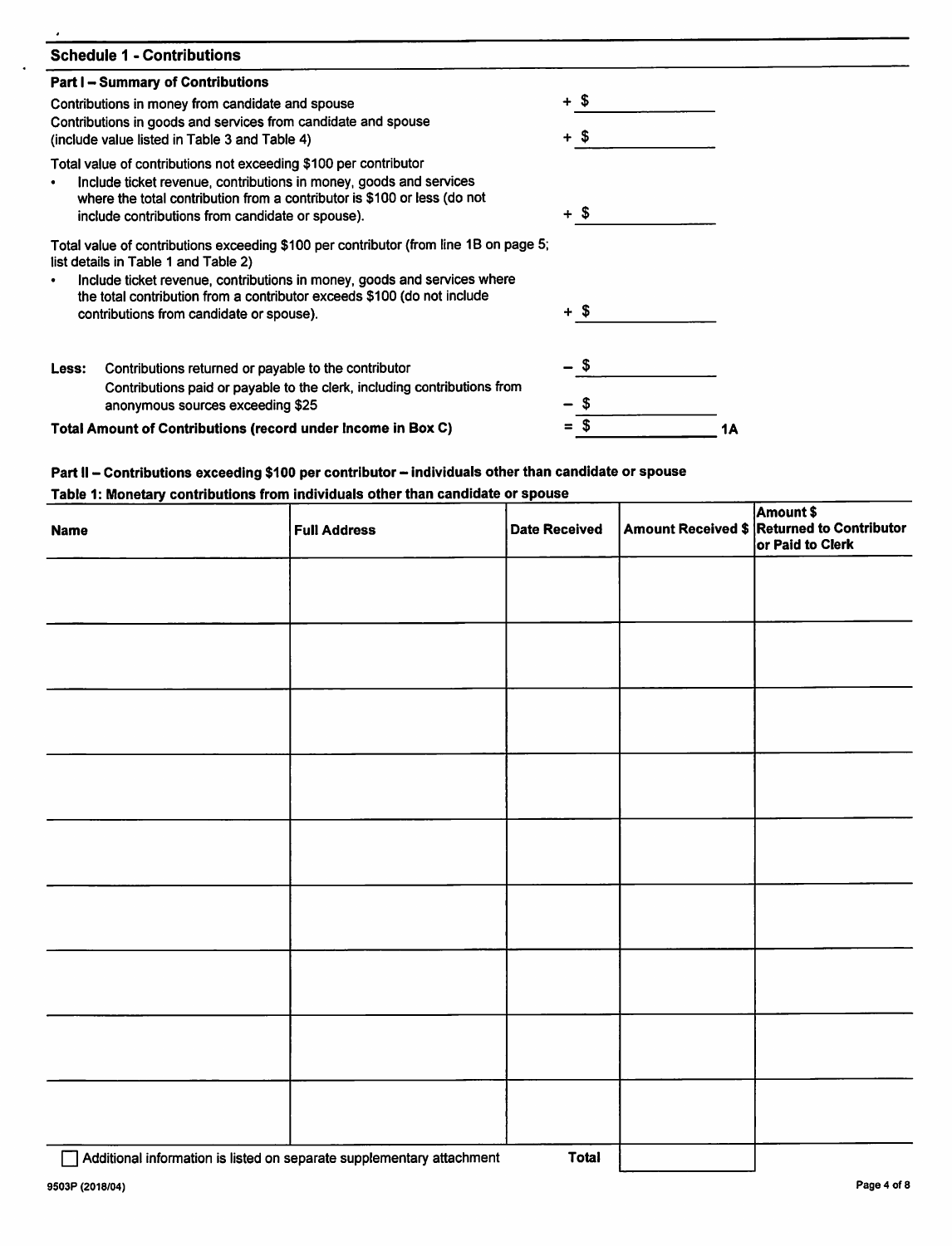#### Table 2: Contributions in goods or services from individuals other than candidate or spouse (Note: must also be recorded as Expenses in Box 0)

| <b>Name</b>                                                       | <b>Full Address</b>                                                                             | <b>Description of Goods</b><br>or Services | <b>Date Received</b><br>(yyyy/mm/dd) | Value \$ |           |
|-------------------------------------------------------------------|-------------------------------------------------------------------------------------------------|--------------------------------------------|--------------------------------------|----------|-----------|
|                                                                   |                                                                                                 |                                            |                                      |          |           |
|                                                                   |                                                                                                 |                                            |                                      |          |           |
|                                                                   |                                                                                                 |                                            |                                      |          |           |
|                                                                   |                                                                                                 |                                            |                                      |          |           |
|                                                                   |                                                                                                 |                                            |                                      |          |           |
|                                                                   |                                                                                                 |                                            |                                      |          |           |
|                                                                   |                                                                                                 |                                            |                                      |          |           |
|                                                                   |                                                                                                 |                                            |                                      |          |           |
|                                                                   | Additional information is listed on separate supplementary attachment                           |                                            | <b>Total</b>                         |          |           |
| Total for Part II - Contributions exceeding \$100 per contributor | (Add totals from Table 1 and Table 2 and record the total in Part 1 - Summary of Contributions) |                                            |                                      | \$       | <b>1B</b> |

#### Part III - Contributions from candidate or spouse

Table 3: Contributions in goods or services

 $\lambda$ 

J.

| <b>Description of Goods or Services</b> | <b>Date Received</b><br>(yyyy/mm/dd) | Value \$ |
|-----------------------------------------|--------------------------------------|----------|
|                                         |                                      |          |
|                                         |                                      |          |
|                                         |                                      |          |
|                                         |                                      |          |
|                                         |                                      |          |
|                                         |                                      |          |
|                                         |                                      |          |
|                                         |                                      |          |
|                                         |                                      |          |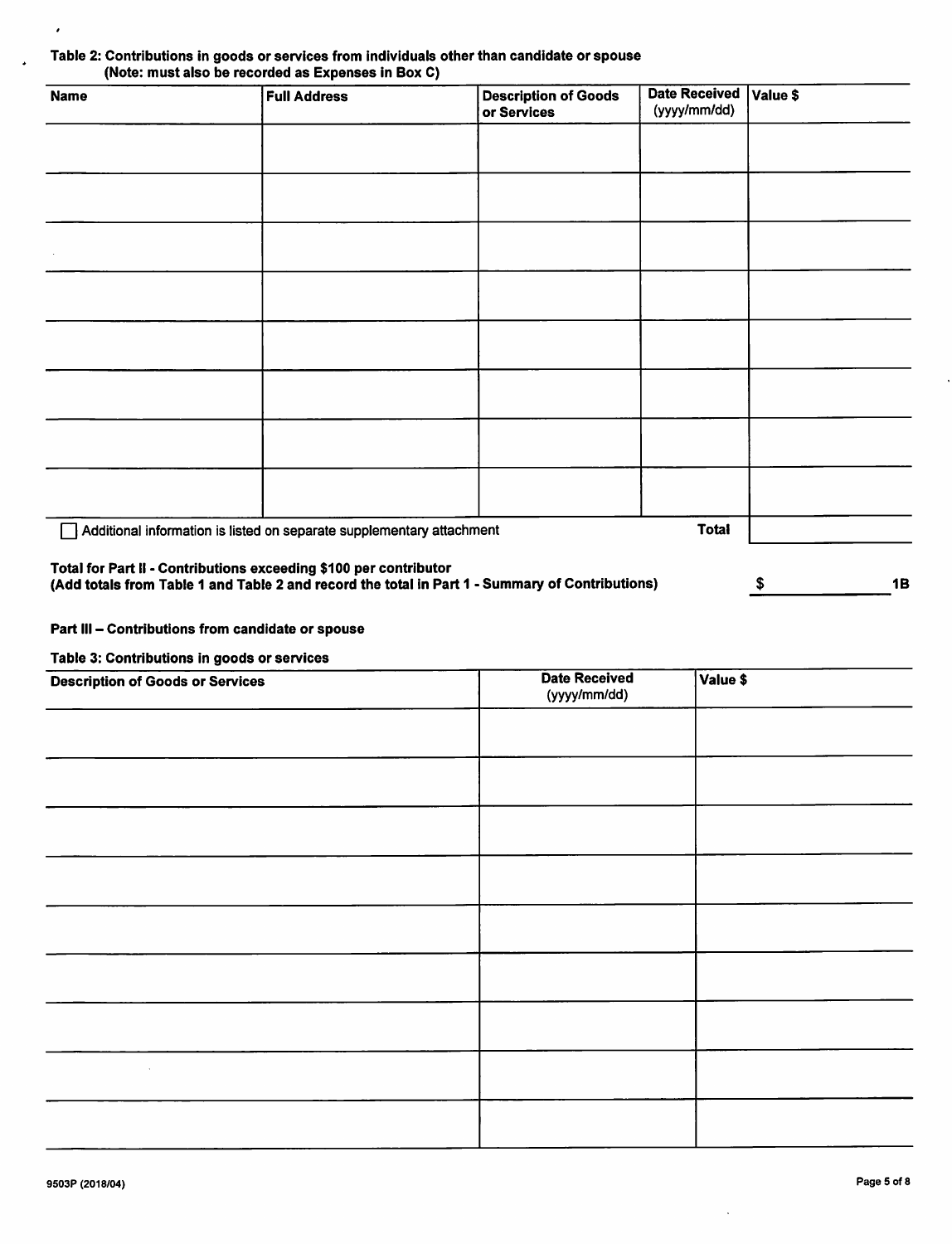| <b>Description of Goods or Services</b>                               | <b>Date Received</b><br>(yyyy/mm/dd) | Value \$ |
|-----------------------------------------------------------------------|--------------------------------------|----------|
|                                                                       |                                      |          |
| Additional information is listed on separate supplementary attachment | <b>Total</b>                         |          |

#### Table 4: Inventory of campaign goods and materials from previous municipal campaign used In this campaign (Note: value must be recorded as a contribution from the candidate and as an expense)

| <b>Description</b>                                                    | Date Acquired Supplier<br>(yyyy/mm/dd) | <b>Quantity</b> | <b>Current Market</b><br>Value \$ |
|-----------------------------------------------------------------------|----------------------------------------|-----------------|-----------------------------------|
|                                                                       |                                        |                 |                                   |
|                                                                       |                                        |                 |                                   |
|                                                                       |                                        |                 |                                   |
|                                                                       |                                        |                 |                                   |
|                                                                       |                                        |                 |                                   |
|                                                                       |                                        |                 |                                   |
|                                                                       |                                        |                 |                                   |
| Additional information is listed on separate supplementary attachment |                                        | Total           |                                   |

 $\cdot$ 

 $\cdot$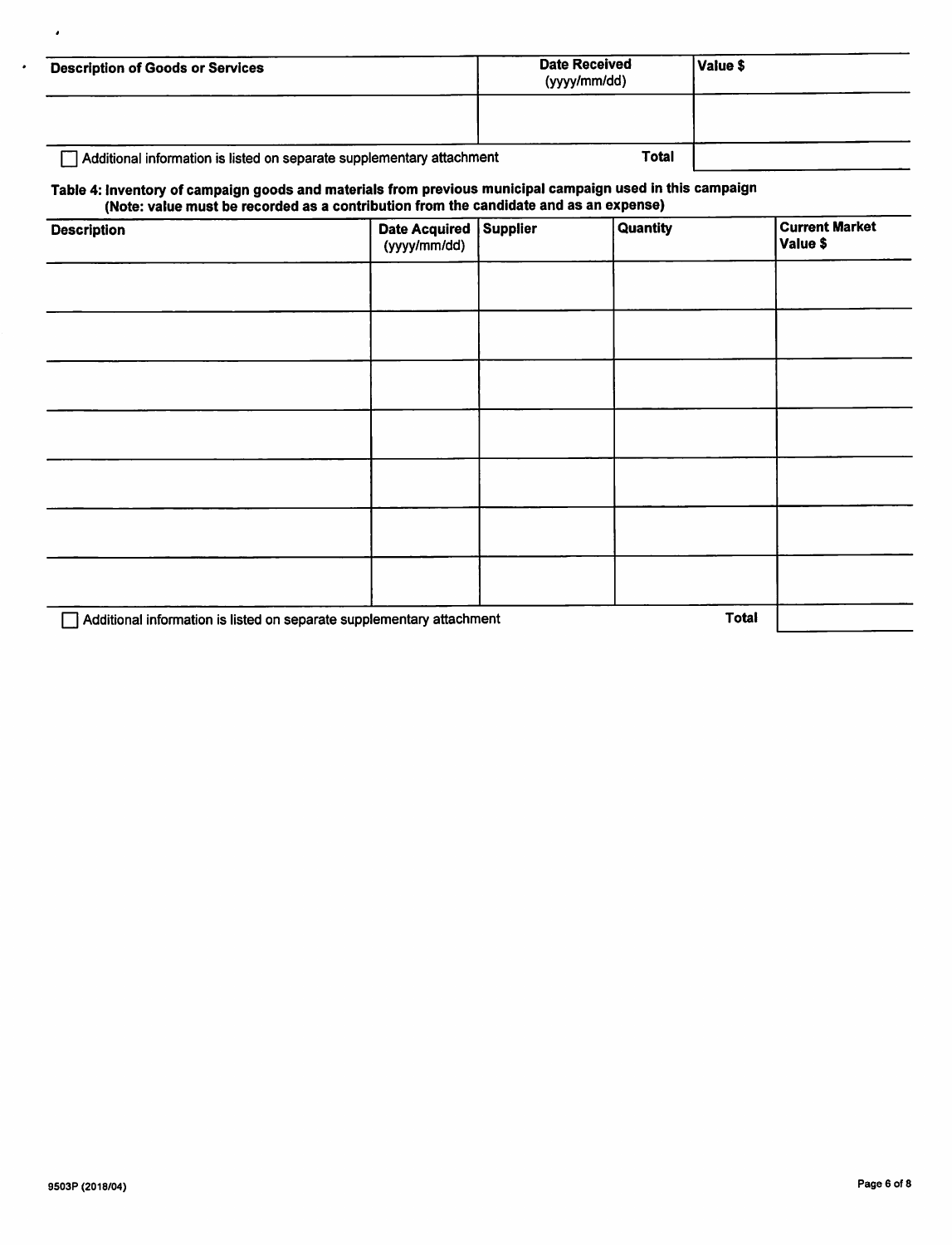| <b>Schedule 2 - Fundraising Events and Activities</b>                                                                                                                                                                                                            |                     |             |  |
|------------------------------------------------------------------------------------------------------------------------------------------------------------------------------------------------------------------------------------------------------------------|---------------------|-------------|--|
| <b>Fundraising Event/Activity</b><br>Complete a separate schedule for each event or activity held                                                                                                                                                                |                     |             |  |
| Additional schedule(s) attached                                                                                                                                                                                                                                  |                     |             |  |
| Description of fundraising event/activity                                                                                                                                                                                                                        |                     |             |  |
|                                                                                                                                                                                                                                                                  |                     |             |  |
| <b>Part I-Ticket revenue</b>                                                                                                                                                                                                                                     |                     |             |  |
| Admission charge (per person)<br>(If there are a range of ticket prices, attach complete breakdown of all ticket<br>sales)                                                                                                                                       |                     | 2A          |  |
| Number of tickets sold                                                                                                                                                                                                                                           |                     | 2B          |  |
| Total Part I (2A X 2B) (include in Part 1 of Schedule 1)                                                                                                                                                                                                         |                     | - \$<br>$=$ |  |
| Part II - Other revenue deemed a contribution                                                                                                                                                                                                                    |                     |             |  |
| (e.g. revenue from goods sold in excess of fair market value)<br>Provide details                                                                                                                                                                                 |                     |             |  |
|                                                                                                                                                                                                                                                                  |                     |             |  |
|                                                                                                                                                                                                                                                                  | $+$ \$              |             |  |
|                                                                                                                                                                                                                                                                  | $+$ \$              |             |  |
|                                                                                                                                                                                                                                                                  | $+$ \$              |             |  |
|                                                                                                                                                                                                                                                                  |                     |             |  |
| 4.<br>5.                                                                                                                                                                                                                                                         | $+$ \$              | - \$<br>$=$ |  |
|                                                                                                                                                                                                                                                                  |                     |             |  |
| 1.<br><u> 1980 - Jan Barat, amerikan bahasa di sebagai kecamatan di sebagai kecamatan di sebagai kecamatan di sebagai k</u>                                                                                                                                      |                     |             |  |
| 2.                                                                                                                                                                                                                                                               | $+$ \$              |             |  |
| 3.<br><u> 1989 - Johann Barbara, martin da basar a shekara tsara a shekara tsa a shekara tsara tsara tsara tsara tsara</u>                                                                                                                                       | $+$ \$<br>$+$ \$    |             |  |
|                                                                                                                                                                                                                                                                  | $+$ \$              |             |  |
| Total Part II (include in Part 1 of Schedule 1)<br>Part III - Other revenue not deemed a contribution<br>(e.g. contribution of \$25 or less; goods or services sold for \$25 or less)<br>Provide details<br>5.<br>Total Part III (include under Income in Box C) |                     | $=$ \$      |  |
|                                                                                                                                                                                                                                                                  |                     |             |  |
|                                                                                                                                                                                                                                                                  |                     |             |  |
|                                                                                                                                                                                                                                                                  |                     |             |  |
|                                                                                                                                                                                                                                                                  | $+$ $\overline{\$}$ |             |  |
|                                                                                                                                                                                                                                                                  | $+\overline{\$}$    |             |  |
|                                                                                                                                                                                                                                                                  | $+\overline{\$}$    |             |  |
|                                                                                                                                                                                                                                                                  | $+\overline{\$}$    |             |  |
| 6.                                                                                                                                                                                                                                                               | $+\overline{\$}$    |             |  |
| Part IV - Expenses related to fundraising event or activity<br>Provide details<br>7.<br>8.                                                                                                                                                                       | $+$ \$<br>$+$ \$    |             |  |

 $\hat{\boldsymbol{\lambda}}$